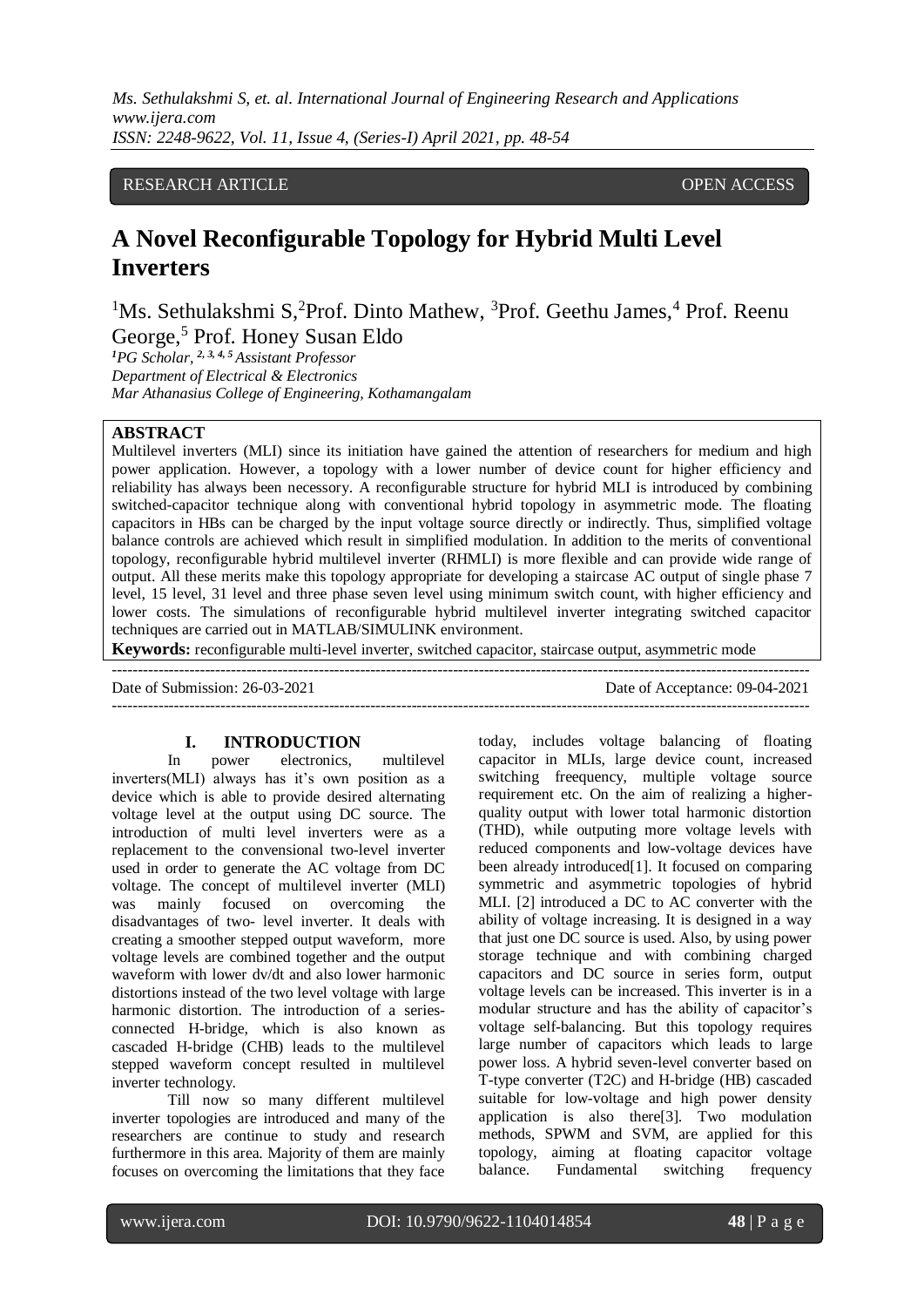modulation is found more convenient to get proper control of multilevel inverter switches to achieve the required output. This can make the system under perfect control and ensures low switching frequency which thereby results in reduced switching loss. [4]suggested that high-frequency inverter serves as source side in high-frequency AC(HFAC) power distribution system(PDS). However, it is complicated to obtain a high-frequency inverter with simple circuit topology and straightforward modulation. A new variety of asymmetric multilevel inverter configuration for generations of seven levels of output voltage is studied[5]. This multilevel inverter topology is implemented with different pulse width modulation (PWM) techniques, which requires less count of power switches and voltage sources to reduce the complexity of a circuit as compare to other multilevel inverter configurations. After detailed study of all the advancements in multilevel inverter this paper is introduced which deals with a novel reconfigurable topology for multilevel inverters which can overcome many of the drawbacks of convensional multilevel inverters.

Here presents a RHMLI topology which is simply a multi-mode topology. That is, a single inverter structure stands for 4 different inverter topologies giving AC staircase outputs of different step number. This work aims to have nearly sinusoidal output voltage waveforms, output current with reduced harmonics, less stressing of electronic devices leads to decreased voltages, switching losses that are lower than that in conventional inverters, smaller size and lower EMI, all of which make them cheaper, lighter, and compact.

# **II. CIRCUIT CONFIGURATION AND SWITCHING STATES**

Multilevel inverter provides significant advantages over the typical two-level converters such as improved output waveforms with lower harmonic distortion, lower electromagnetic interference (EMI) and reduced stress across the semiconductor switching devices. A novel reconfigurable hybrid MLI topology integrating switched capacitor technique is discussed below.

# *A. Reconfigurable Hybrid Multi Level Inverter*

A novel reconfigurable hybrid multilevel inverter(RHMLI) is introduced here, which can provide a wide range of outputs by the reconfiguration of a single structure. That is, it can operate in both three phase and single phase mode. In single phase mode of operation itself, the RHMLI can achieve three different kinds of output voltage only by varying it's control strategy. Fig. 1 shows the reconfiqurable structure of switched capacitor multi level inverter (SCMLI) where 4 switches  $S_A$ ,  $S_B$ ,  $S_C$ 

and  $S_D$  are added into the conventional structure to achieve different topologies of operation. It is formed by adding the four switch combination into the asymmetric hybrid multi level inverter topology. They are explained below in detail.



Fig. 1. Reconfigurable Hybrid SCMLI

Basic building block of this RHMLI topology is a single phase hybrid seven level inverter(H7LI) integrating switched capacitor technique shown by Fig. 2. Single phase hybrid seven level inverter is a combination of the T-type converter and an H-bridge. It consist of nine switches  $S_1$  to  $S_9$ , two DC link capacitors  $C_a$  and  $C_b$ , one floating capacitor  $C_1$ , and a diode  $D_1$ . V<sub>dc</sub> is the input DC voltage source and  $V_0$  is the AC output voltage. Switching states are explained based on this topology. The basic principle of control strategy of this inverter is fundamental frequency modulation (FFM) which ensures reduced switching frequency and loss.



Fig. 2. Single Phase Seven Level Inverter

# *B. Switching States*

For better understanding of the principle of operation of RHMLI, switching state corresponding to each voltage level is analysed for a single phase hybrid seven level inverter integrating switched capacitor technique. The working of the circuit can be explained by 7 states of operation, which are corresponds to the seven voltage levels in one cycle of output. Since for both half cycles the system operates symmetrically, only working corresponds to the positive half cycle voltage levels are explained below. The theoretical waveform of each switching state is shown in following figures.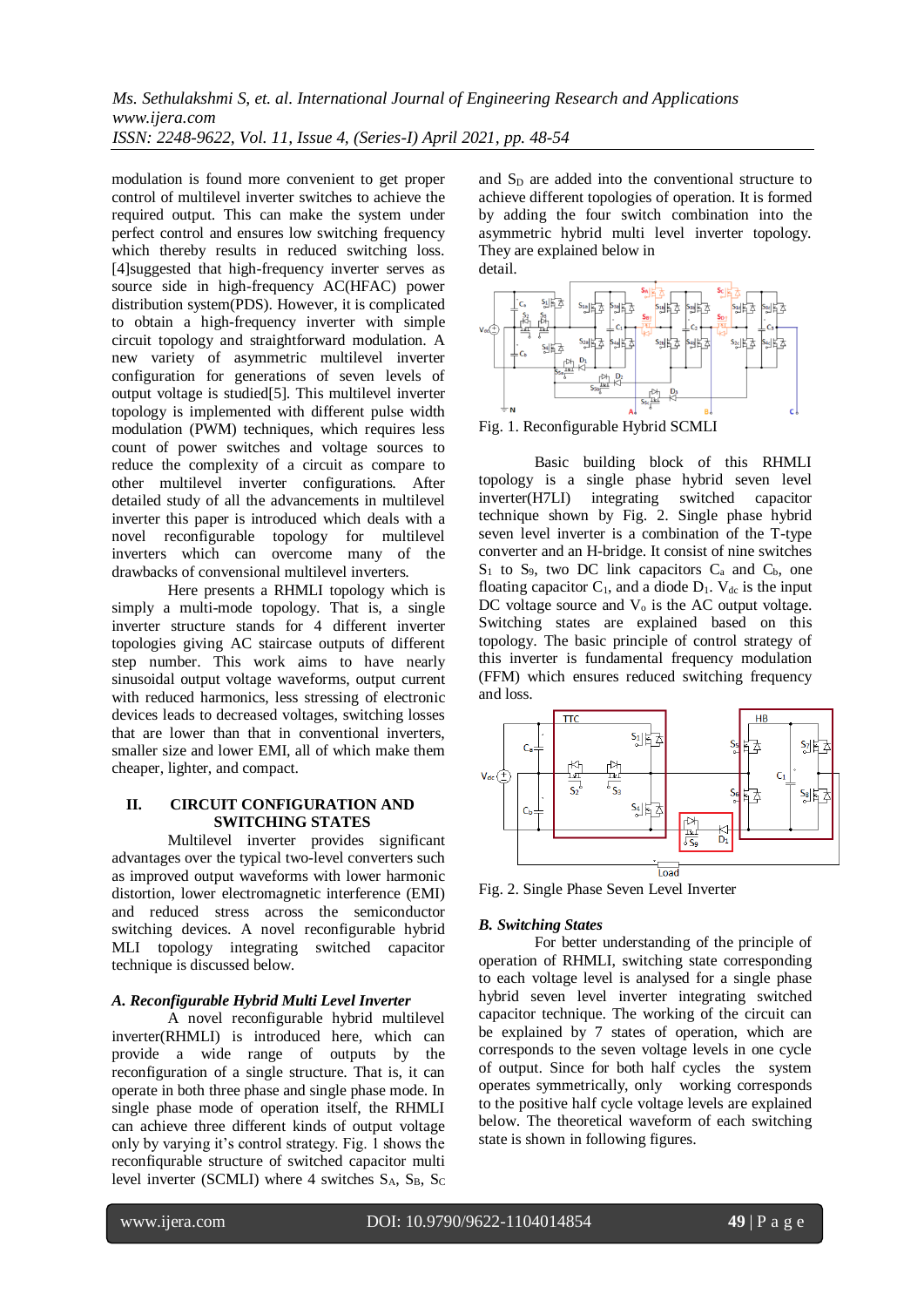## *Switching State 1* (+3 $V_{DC}/2$  )

In this mode, switch  $S_3$ ,  $S_4$ ,  $S_5$  and  $S_8$  are turned on while others are in off state. Here capacitors  $C_b$  and  $C_1$  discharges through the load. At this time, output voltage level of  $V_0$  will be  $+3V_{DC}/2$ . Fig. 3 shows the equivalent circuit diagram with the current path and inverter output voltage level.  $S_2$  and  $S<sub>3</sub>$  are bidirectional switches on the same path, hence the branch will be open until both the switches turned on.



Fig. 3. (a) Operating Circuit of State 1 (b) Inverter Output Voltage Level

## *Switching State 2 (+V<sub>DC</sub>)*

In this mode, switches  $S_2$ ,  $S_3$ ,  $S_5$  and  $S_8$  are turned on, while S<sub>4</sub> turned off.  $C_1$  discharges to load to get  $+V_{DC}$ output. Fig. 4 shows the equivalent circuit diagram showing current path for this state and corresponding output voltage level is also shown.



Fig. 4. (a) Operating Circuit of State 2 (b) Inverter Output Voltage Level

# *Switching State 3 (+V<sub>DC</sub>*/2)

In this mode, switches  $S_1$ ,  $S_2$ ,  $S_5$ ,  $S_8$  and  $S_9$  are turned on, while  $S_3$  turned off.  $C_b$  discharges to load to get  $+V_{\text{DC}}/2$  output, while C<sub>1</sub> charges from the supply. Fig. 5 shows the voltage level and equivalent circuit diagram and current paths for this switching state is also shown.



Fig. 5. (a) Operating Circuit of State 3 (b) Inverter Output Voltage Level

## *Switching State 4 (0V<sub>DC</sub>)*

In this mode, switches  $S_1$ ,  $S_8$  and  $S_9$  turned off while  $S_3$  and  $S_7$  are turned on. This mode short circuites the load to get  $0$  V<sub>DC</sub> at the output. Fig. 6 shows the voltage level and equivalent circuit diagram showing current path during this state.



Fig. 6. (a) Operating Circuit of State 4 (b) Inverter Output Voltage Level

Above circuits describe the switching states corresponding to the positive steps of AC output voltage. Switching states corresponding to the negative voltage levels are symmetric to that of positive states.

Table I: Switching States of H7LI

|                     |                         |              |             | $\tilde{\phantom{a}}$ |          |              |             |              |             |
|---------------------|-------------------------|--------------|-------------|-----------------------|----------|--------------|-------------|--------------|-------------|
| Levels              | $\mathsf{s}_\mathsf{1}$ | $S_{2}$      | $S_3$       | $S_4$                 | $S_{5}$  | $S_6$        | s,          | $S_{\tt{S}}$ | Sg          |
| $+3V_{\text{DC}}/2$ | $\bf{0}$                | $\mathbf 0$  | 1           | 1                     | 1        | $\mathbf{0}$ | $\mathbf 0$ |              | 0           |
| $+V_{DC}$           | 0                       | $\mathbf{1}$ |             | 0                     | 1        | $\bf{0}$     | $\mathbf 0$ |              | 0           |
| $+V_{\text{DC}}/2$  |                         | 1            | $\mathbf 0$ | $\mathbf 0$           | 1        | $\bf{0}$     | $\mathbf 0$ |              | 1           |
| $\mathbf 0$         | 0                       | 1            | 1           | $\mathbf{0}$          | 1        | 0            | 1           | $\bf{O}$     | 0           |
| $-V_{\text{DC}}/2$  | $\mathbf{0}$            | $\mathbf 0$  | 1           |                       | $\bf{0}$ | 1            | 1           | $\mathbf{0}$ | 0           |
| $-V_{DC}$           | $\bf{0}$                | 1            | 1           | $\Omega$              | $\bf{0}$ | 1            | 1           | $\Omega$     | $\mathbf 0$ |
| $-3V_{\text{DC}}/2$ |                         | 1            | 0           | 0                     | $\bf{0}$ | 1            | 1           | 0            | $\bf{0}$    |

The Table I given above lists the switching states of each of the nine switches of hybrid seven level inverter to achieve 7 voltage steps at the output, where 1s ans 0s represents the switch is turned on and off respectively.

#### *C. Control Strategy*

The working of the circuit can be controlled by proper control of switching pulses. Here fundamental frequency modulation (FFM) is the control strategy used, which is the simplest modulation technique th

at ensures reduced switching frequency and loss. To easily control a multilevel inverter is to use fundamental frequency switching control where the switching devices generate staircase waveform that tracks a sinusoidal waveform. That is, a modulating sinusoidal signal of 50 Hz(fundamental frequency) is compared with different constant carriers. Control strategy for each of the modes of RHMLI is shown in the following figures. In Fig. 7(a) it shows the FFM for 3 phase H7LI where, amplitude of modulation signal Vpeak is 3 V and constant carriers  $\pm$  e1 to  $\pm$  e3 have magnitudes 0.5:1:2.5. Similarly Fig. 7(b), (c) and (d) are FFM corresponds to single phase 7 level, 15 level and 31 level inverter respectively. It is clear from the figure that as the number of output voltage level increases so is the number of carrier. In general, for an N level inverter number of carriers will be N-1.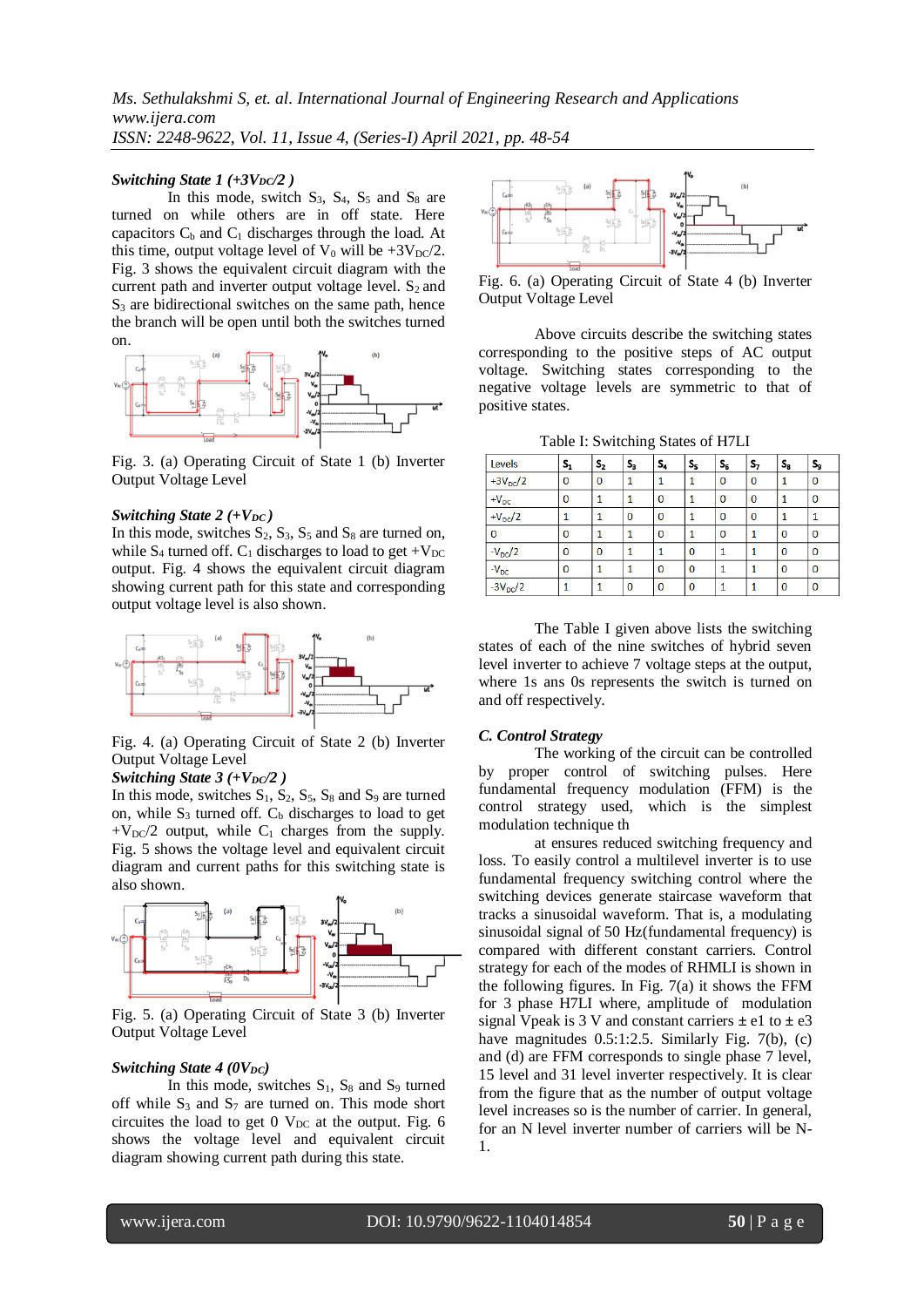*Ms. Sethulakshmi S, et. al. International Journal of Engineering Research and Applications www.ijera.com ISSN: 2248-9622, Vol. 11, Issue 4, (Series-I) April 2021, pp. 48-54*



Fig. 7. FFM of SC H7LI

# **III. SIMULINK MODEL AND RESULTS**

Simulation of RHMLI is carried out using certain parameters and results are varified as follows. With the same structure different topology of operation can be achieved by this RHMLI. They are simulated using MATLAB and results are given as follows. Since each of the topology has different gain, inorder to obtain a fixed output from all the 4 topologies each require different value of input, which requires multiple DC source. Otherwise with a fixed source, voltage can be supplied for all topologies, which results in output with different magnitude and quality. The simulation parameters for different modes of topologies of RHMLI is given in Table II.

| <b>Parameters</b>                   |                            | <b>Specification</b> |  |  |
|-------------------------------------|----------------------------|----------------------|--|--|
|                                     | Topology1                  | 210 <sub>V</sub>     |  |  |
| Input                               | Topology <sub>2</sub>      | 210 <sub>V</sub>     |  |  |
| Voltage                             | Topology3                  | 90V                  |  |  |
|                                     | Topology4                  | 46V                  |  |  |
| Auxiliary Capacitor: C <sub>1</sub> |                            | $4400 \mu F$         |  |  |
|                                     | Auxiliary Capacitor: $C_2$ | 8800µF               |  |  |
| Auxiliary Capacitor: C <sub>3</sub> |                            | 17600 <sub>uF</sub>  |  |  |
| Input DC Capacitors: $C_a, C_b$     |                            | $2200 \mu F$         |  |  |
| Load Resistance(R)                  |                            | $50\Omega$           |  |  |

Table II: Simulation Parameters

Inorder to obtain an output AC voltage Vo of 220 V rms for a resistive load of 50, the parameters from the table has to be used for the system. The DC link capacitors  $C_a$  and  $C_b$  have the same rating and floating capacitor will have different ratings according to the step number in the output voltage. The reconfigurable hybrid multi level boost inverter is simulated in MATLAB/SIMULINK by choosing the parameters listed in Table II and the simulink model is shown in Fig. 8.



Fig. 8. Simulink Model of Reconfigurable Hybrid MLI

The simulation results of the reconfigurable hybrid multi level inverter are shown in the following figures.



Fig. 9. Simulink Result: (a) 3 Phase 7 Level Input and Output (b) Single Phase 7 Level Input and Output (c) Single Phase 15 Level Input and Output (d) Single Phase 31 Level Input and Output

Fig. 9 shows the DC supply voltage and it's corresponding AC voltage and current output of each of the four topologies of RHMLI. Output voltage and current waveforms are obtained as stepped output. So it doesn't require any additional filter circuits. For an inductive load the output will become smoother and closer to sinusoidal. From the above figure showing the result it is clear that as the step number increases the waveform become more sinusoidal as well as the gain will increased. i.e., for 7 level, 15 level and 31 level the system gain varies as 1.5, 3.5 and 7.5.



Fig. 10. Simulink Result: (a) Voltage Stress and Gate Pulse to  $S_1$  (b) Voltage Stress and Gate Pulse to  $S_2$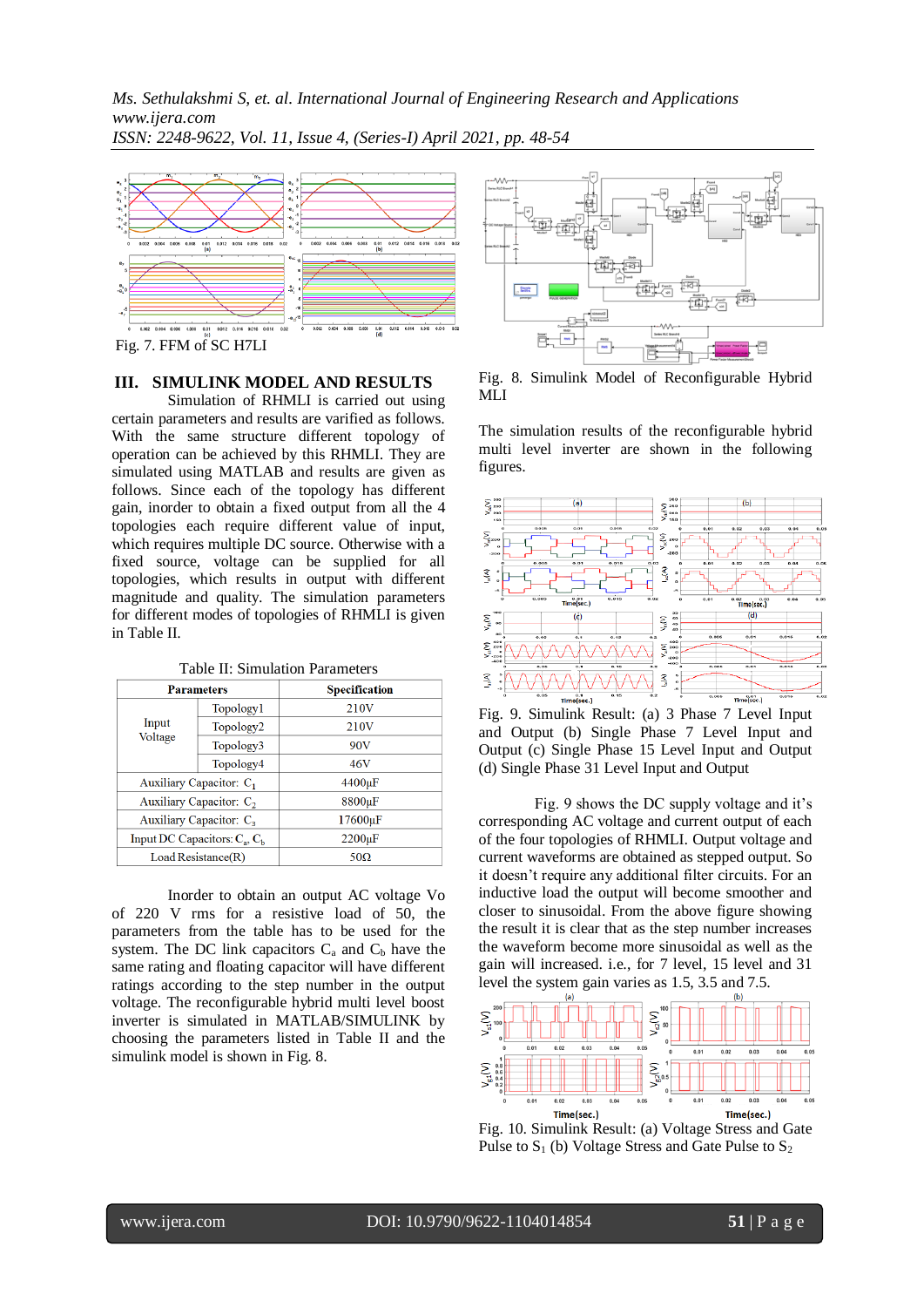# *Ms. Sethulakshmi S, et. al. International Journal of Engineering Research and Applications www.ijera.com ISSN: 2248-9622, Vol. 11, Issue 4, (Series-I) April 2021, pp. 48-54*

The basic idea of switching pulses and stress of the RHMLI can be described by considering the single phase hybrid 7 level inverter. Fig. 10 shows the voltage stress across and gate pulse to  $S_1$ and  $S_2$ .  $V_{S1}$ , i.e., stress across switch  $S_1$  will be  $V_{DC}$ and  $V_{S2}$ , stress across switch  $S_2$  will be  $V_{DC}/2$ . From the results shown above it is clear that the average voltage stress across the switches is low.



Fig. 11. Simulink Result: (a) Voltage Stress and Gate Pulse to S3 (b) Voltage Stress and Gate Pulse to S4

Fig. 11 shows the voltage stress across and gate pulse to  $S_3$  and  $S_4$ .  $V_{S3}$  will be  $V_{DC}/2$  and  $V_{S4}$ will be  $V_{DC}$ . Low switching frequency modulation technique is used here which reduces the switching loss.  $S_2$  and  $S_3$  are bidirectional switches on the same leg whose pulses are complimentary to each other.



Fig. 12. Simulink Result: (a) Voltage Stress and Gate Pulse to S12 (b) Voltage Stress and Gate Pulse to S14

Figure 12 shows the voltage stress across and gate pulse to switches  $S_{12}$  and  $S_{14}$ .  $V_{S12}$  and  $V_{S14}$ will be equal to  $V_{DC}$ . Switches in the same leg will have complimentary pulses. Hence, gate pulse to  $S_{11}$ and  $S_{13}$ , i.e.,  $V_{g11}$  and  $V_{g13}$  will be complimentary to  $V<sub>g12</sub>$  and  $V<sub>g14</sub>$  respectively. Fig. 13 shows the voltage stress across and gate pulse to  $S_{15}$ .  $S_{15}$  is the feedback switch which is a part of switched capacitor, that enables the direct charging of switched capacitor  $C_1$ from the DC source in H7LI. After examine the switching stresses across each switches, it can conclude that all the switches of a hybrid MLI, except the bi-directional switches will have a voltage stress eqaul to  $V_{DC}$ , while bi-directional switches with stress  $V_{\text{DC}}/2$ . This is considered as one of the main advantage of this MLI over other inverters.



Fig. 13. Simulink Result: Voltage Stress and Gate Pulse to  $S_{15}$ 

## **IV. ANALYSIS**

The analysis of reconfigurable hybrid multilevel inverter is carrried out by considering parameters like total harmonic distortion (THD), voltage stress and power factor.





The term power factor can be defined as the cosine of phase angle between voltage and current. A typical curve for the variation of power factor as a function of load for three phase 7 level, single phase 15 level and 31 level is shown in Fig. 14. Maximum power factor is obtained as 93.46%, 99.67% and 99.92% respectively. From the graph it is clear that, as the output step number increases the waveform becomes more smoother and distortion free which results in improved power factor.

## *B. Voltage Stress Analysis*

The voltage stress experienced by the semiconductor switching devices in the RHMLI corresponds to each of the operating topology is analysed as shown in Fig. 15. The bar graph simply indicates that this system operates with a fixed average switching stress across all the switches except for two bidirecctional switches, i.e., equal to the source voltage, where the bi-directional switches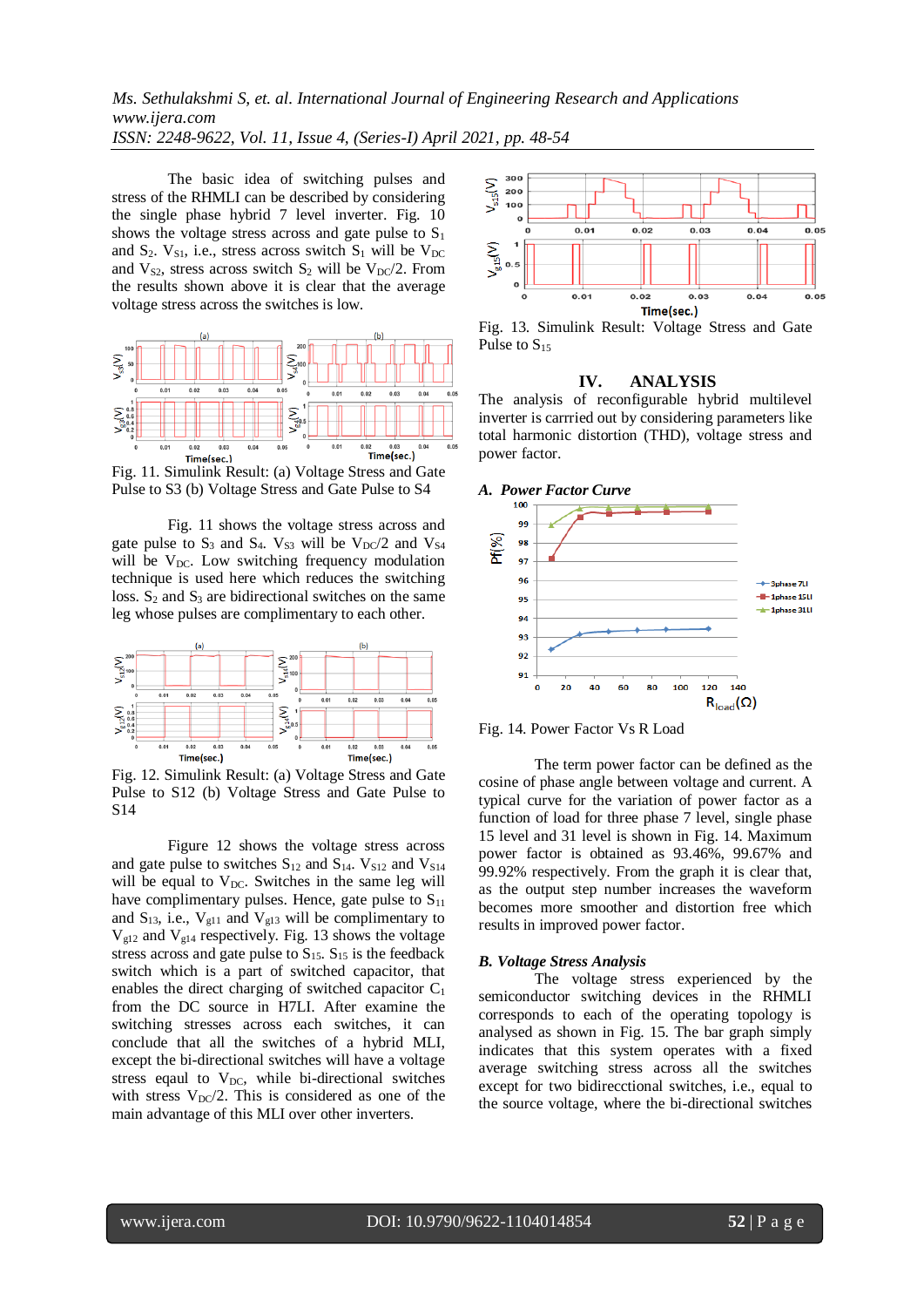

Fig. 15. Power Factor Vs R Load will experience a stress of half of the source voltage. This can be achieved by the fundamental frequency modulation technique used for developing control pulses.

## *C. FFT Analysis*

The FFT analysis of a RHMLI is shown in Fig. 16. Here shows the FFT analysis of the 31level inverter output alternating current flowing through the load considering 20 cycles of it.



Fig. 16. FFT Analysis

It indicates that by achieving the large step number at the invereter output the total harmonic distortion(THD) can be reduced to a great extend, i.e., 5.09%. Hence this mode of operation of RHMLI can be applicable to high quality AC requirements such as induction motors, heaters, etc.

## *D. Comparison*

Comparison is done between the symmetric, asymmetric hybrid MLIs with typical SCMLIs proposed in [2], [6], [7] [8] and [1] considering all outputing 2m+1 voltage levels, where m is the step number of the staircase output. A comparison about hardware components and the voltage gain is done here. This comparison helps to conclude that the asymmetric MLI topology is the best choice to synthesise a staircase AC output with minimum switch count and lower cost. Reduction in device number also means savings in driving circuits, installation space, and costs.

| Table III: Comparison Between Each RHMLI |  |
|------------------------------------------|--|
| Topologies                               |  |

| ັ                         |        |              |                 |                               |                                         |  |
|---------------------------|--------|--------------|-----------------|-------------------------------|-----------------------------------------|--|
| <b>Parameters</b>         | Ref[2] | Ref[6]       | $\text{Ref}[7]$ | Ref[8]                        | <b>Asymmetric</b><br>Ref <sub>[1]</sub> |  |
| <b>Boost gain</b>         | m      | m            | m               | m                             | m/2                                     |  |
| Capacitor<br>number       | $m-1$  | $m-1$        | $m-1$           | log <sub>2</sub> <sup>m</sup> | $log_2$ <sup>(m+1)</sup> + 1            |  |
| Switch<br>number          | $5m-1$ | $3m+1$       | $2m+3$          | $3\log_2{}^m + 3$             | $5\log_2$ <sup>(m+1)</sup> - 1          |  |
| <b>Diode</b><br>number    | $m-1$  | $\mathbf{0}$ | $m-1$           | $log_2$ <sup>m</sup>          | $log_2$ <sup>(m+1)</sup> - 1            |  |
| MPIV(*V <sub>step</sub> ) |        | m            | m               | m                             | $(m+1)/2$                               |  |

Where m is the step number. For 15 level,  $m = 7$ 

Table IV shows the comparison of different hybrid multilevel inverter topologies of RHMLI. The comparison is done for a system that outputs an AC rms voltage of 230 V. The relationship between each topology based on hardware setup, gain, distortion, capacitor voltage and switching frequency can be obtained from this.

Table IV: Comparison with Different MLI

| Topologies                     |                                              |                                                              |                                                                          |                                                        |  |  |  |
|--------------------------------|----------------------------------------------|--------------------------------------------------------------|--------------------------------------------------------------------------|--------------------------------------------------------|--|--|--|
| <b>Parameters</b>              | 1ph 7L                                       | 1ph 15L                                                      | 1ph 31L                                                                  | 3ph 7L                                                 |  |  |  |
| Input voltage                  | 210V                                         | 90V                                                          | 46V                                                                      | 210V                                                   |  |  |  |
| <b>Boost gain</b>              | 1.5                                          | 35                                                           | 75                                                                       | 1.5                                                    |  |  |  |
| Capacitor number               | 3                                            | 4                                                            | 5                                                                        | 5                                                      |  |  |  |
| Switch number                  | 9                                            | 16                                                           | 21                                                                       | 21                                                     |  |  |  |
| Diode number                   |                                              | $\overline{2}$                                               | 3                                                                        | 3                                                      |  |  |  |
| <b>Capacitor Voltages</b>      | $C_a$ , $C_b = V_{dc}/2$ ,<br>$C_1 = V_{4n}$ | $C_a$ , $C_b = V_{dc}/2$<br>$C_1 = V_{de}$ , $C_2 = 2V_{de}$ | $C_n.C_k=V_d/2$<br>$C_1 = V_{dec}$ , $C_2 = 2V_{dec}$<br>$C_3 = 4V_{dc}$ | $C_a$ , $C_b = V_{dc} / 2$<br>$C_1, C_2, C_3 = V_{dc}$ |  |  |  |
| <b>THD</b>                     | 12.5%                                        | 6.96%                                                        | 5.09%                                                                    | 12.5%                                                  |  |  |  |
| Average switching<br>frequency | 72Hz                                         | 271Hz                                                        | 584Hz                                                                    | 72Hz                                                   |  |  |  |

## **V. CONCLUSIONS**

A novel reconfigurable hybrid multilevel inverter with boosting ability is proposed in this project. The main concept of this topology is the reconfiguraton from one topology to another in simplest manner according to it's application, which helps to improve the efficiency, reduces volume and enhances reliability of the system. Also it can have grid connected as well as islanded mode of operation. This RHMLI mainly aims to provide a high quality AC with reduced harmonics and loss. By analysing the system for a fixed load, maximum power factor of 3 phase 7 level, single phase 7, 15 and 31 levels are 93.46%, 98.5%, 99.67% and 99.92% respectively and corresponding THDs are 12.50%, 12.50%, 8.60%, and 5.09% respectively. The proposed novel reconfigurable hybrid MLI can be used for applications with medium voltage and high power, such as PV system, HVDC ststem, electric power conversion system (EPCS), fault tolerence of EPCS, grid tied networks etc.